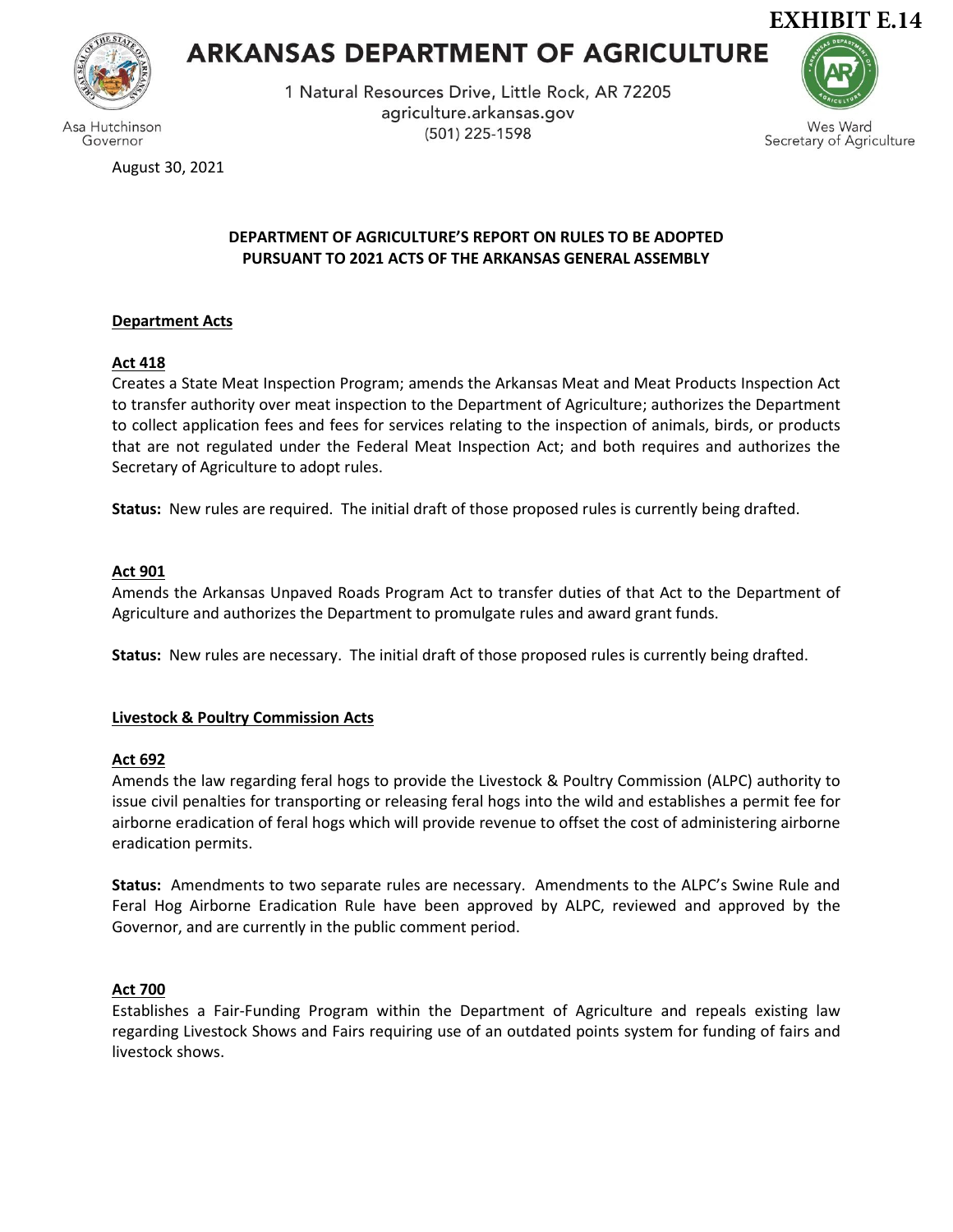**Status:** The repeal of the ALPC's rule based on the outdated points system has been approved by the Commission, reviewed and approved by the Governor, completed the public comment period, and is awaiting review by the ALC Administrative Rules subcommittee.

#### **Act 716**

Amends the law regarding the legal methods of fowl carcass disposal and provides that extrusion and cooking for swine food are no longer allowed.

**Status:** This law will require amendments to both the ALPC's Fowl Carcass Disposal Rule and its Garbage Feeding for Swine Rule. The amendment to the Garbage Feeding for Swine Rule has been approved by the ALPC, reviewed and approved by the Governor, completed the public comment period, and is awaiting review by the ALC Administrative Rules subcommittee.

As noted, an amendment to the Fowl Carcass Disposal Rule is also necessary. However, the ALPC currently has separate rules for Fowl Carcass Disposal and Large Animal Carcass Disposal. Therefore, the ALPC proposes to repeal the two existing carcass disposal rules and adopt one new rule for covering both large animal and fowl carcass disposal. The repeal of the two existing carcass disposal rules and the adoption of a new carcass disposal rule have been approved by the ALPC, reviewed and approved by the Governor, completed the public comment period, and is awaiting review by the ALC Administrative Rules subcommittee.

#### **Milk Stabilization Board Acts**

## **Act 521**

Amends the Arkansas Milk Stabilization Board Act and provides that the Milk Stabilization Board (MSB) shall require that an Arkansas milk producer receive Class 1 prices for milk utilized or sold as fluid milk in this state. It further provides that the MSB may make and enforce rules it deems necessary to effectively carry out the provisions of the Act.

**Status:** New rules are necessary. The initial draft of those proposed rules is currently being drafted.

#### **Natural Resources Commission Acts**

#### **Act 563**

Amends the time period for completing projects under the Water Resource Conservation and Development Incentives Act.

**Status:** While the Act does not explicitly require the promulgation of rules, existing rules of the Arkansas Natural Resources Commission (ANRC) will need to be amended to reflect the project deadlines changed by the Act. Rule amendments have been drafted and are ready to be presented to the ANRC. One rule amendment will be proposed to cover both this Act and Act 875, below.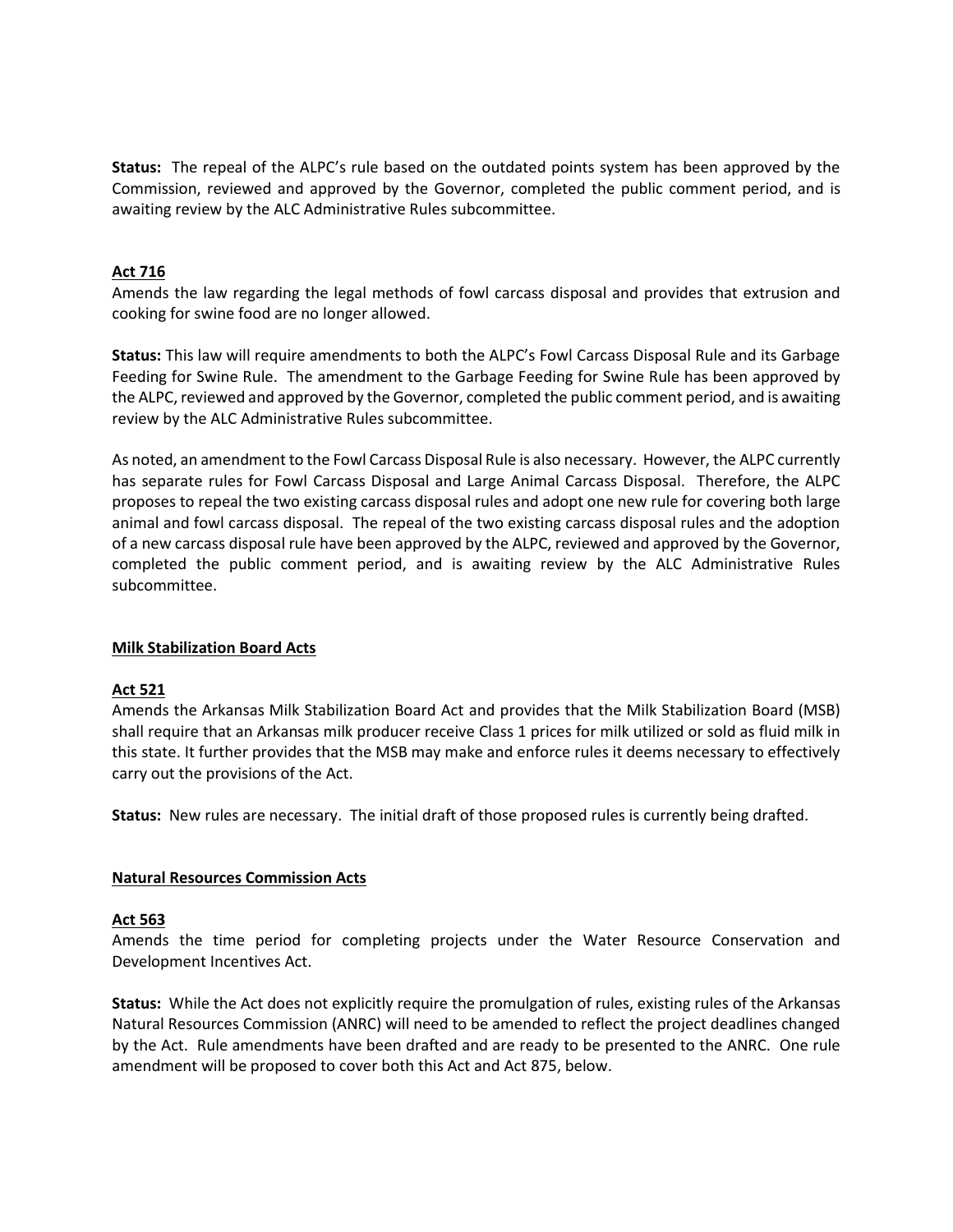# **Act 875**

Amends the Water Resource Conservation and Development Incentives Act by increasing the tax credit that can be issued to projects under the Act, increasing the time allowed for an entity to take a Tax Credit issued to those projects, and expanding the tax credit to include projects in counties adjacent to counties with Critical Groundwater Areas.

**Status:** While the Act does not explicitly require the promulgation of rules, existing rules of the ANRC will need to be amended to reflect the project amounts and deadlines changed by the Act. Rule amendments have been drafted and are ready to be presented to the ANRC. One rule amendment will be proposed to cover both this Act and Act 563, above.

## **Act 605**

Amends the law concerning retail water providers by giving ANRC the authority to determine when a water provider is in financial distress and to determine when a new provider is required. It also requires ANRC to adopt rules regarding rate studies, training for members of the advisory board, and general rules to implement the law.

**Status:** New rules are required. The initial draft of the proposed rules is currently being drafted.

#### **Plant Board Acts**

## **Act 364**

Amends the Abandoned Agricultural Pesticide Disposal Act to provide for an increase in the pesticide registration fee from \$50 to an amount not to exceed \$100 to be used for collection and disposal of abandoned pesticides across the state.

**Status:** A rule amendment has been drafted and is ready to be presented to the Plant Board.

#### **Act 565**

Repeals the Arkansas Industrial Hemp Act and establishes the Arkansas Industrial Hemp Production Act. This Act provides for the transition of the current hemp program from a pilot program established under the 2014 Farm Bill to an agricultural production program under the 2018 Farm Bill.

**Status:** Repeal of existing Plant Board rules and promulgation of new rules will be necessary. Drafting of proposed rules is currently ongoing.

#### **Veterinary Medical Examining Board Acts**

#### **Act 130**

Authorizes the Veterinary Medical Examining Board (VMEB) to promulgate rules regarding telehealth and telemedicine and to issue Restricted Licenses for veterinarians who have graduated veterinary school but have not yet passed the national and state examinations.